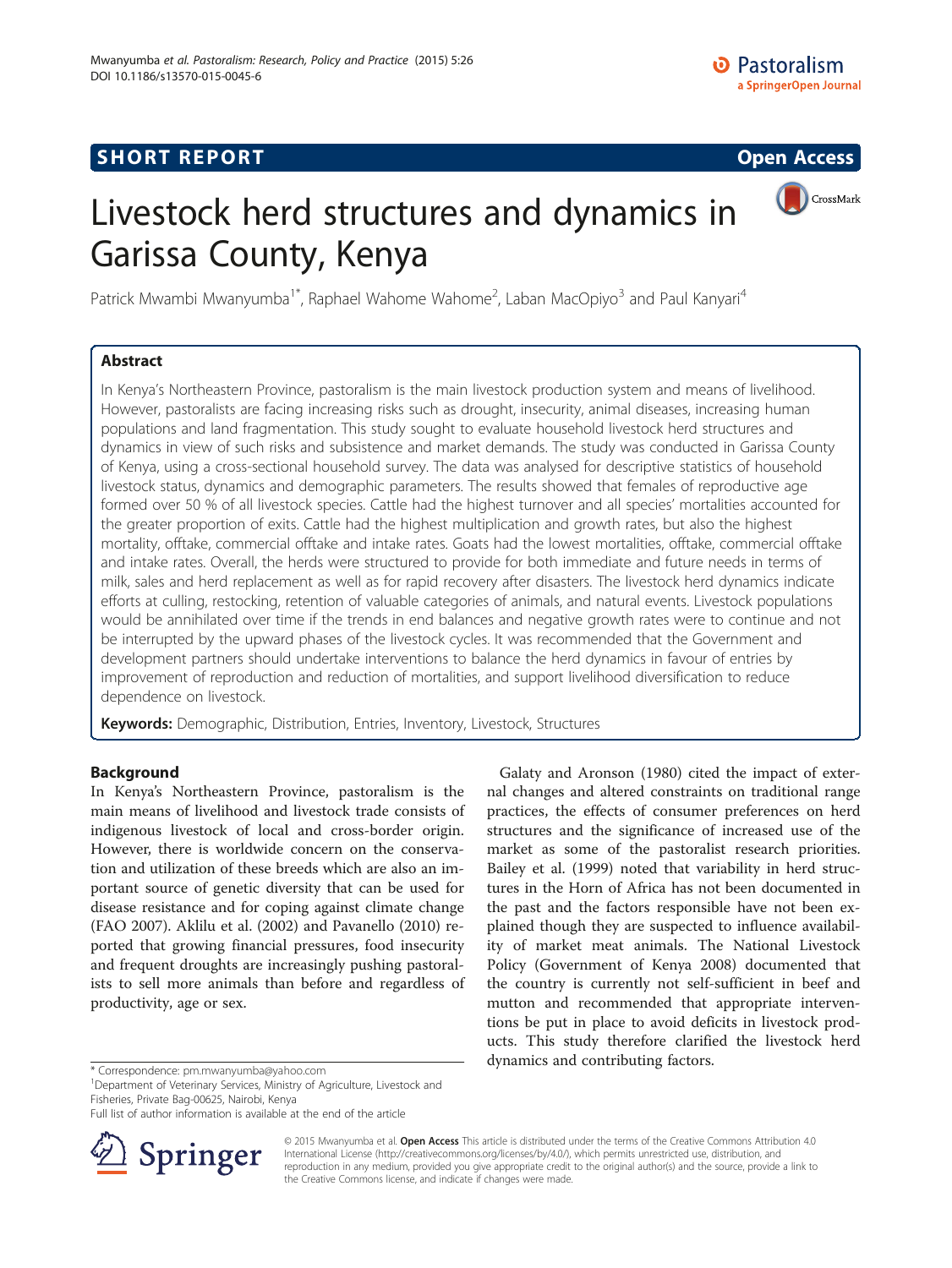#### Study area

The study was undertaken in Garissa County in northeastern Kenya, where pastoralism is the main livestock production system and means of livelihood. Garissa County lies between latitude 1° N and 2° S and longitude 39° E and 41° E and borders Somalia to the east, Wajir County to the north, Isiolo County to the north-west, Tana River County to the west and Lamu County to the south. The County lies at an elevation of 1,138 m above sea level, the area topography is flat and the climate is semi-arid to arid (agro-ecological zone (AEZ) IV-VI). A map of Kenya showing the Arid and Semi-arid Districts is shown in Figure 1.

The annual rainfall ranges from 300 to 700 mm in two seasons, long rains in March to May and short rains in October to December, often in isolated heavy downpours. Maximum daily temperatures range from 34 °C between June and August to 38 °C in February and March. The climate is thus hot and dry with high rates of evapo-transpiration, interspersed with occasional flooding in poorly drained areas.

Garissa County has an area of  $44,952$  km<sup>2</sup> and a human population of 623,060 (Kenya National Bureau of Statistics [2010\)](#page-6-0). The inhabitants are pastoralists and agro-pastoralists keeping camels, cattle, sheep, goats and donkeys and doing some crop farming along the river Tana. The County is the immediate catchment for Garissa livestock market which is the largest in East Africa and serves to supply livestock for both the local market and export.



### **Methods**

## Data collection

One hundred forty-six (146) respondents were interviewed in a cross-sectional survey undertaken in July 2012. Interviewed households were selected from the County using multi-stage cluster sampling technique with random sampling at each level. The calculated sample size was 138 from the formula by Pfeiffer ([2010\)](#page-6-0).

The formula:

$$
n = Z^2 \big[ p(1-p)/L^2 \big]
$$

where

 $n =$  the sample size;

 $Z = 1.96$ , the standard normal deviate at the desired confidence interval, 95 %;

 $p = 0.9$  (90 %), the assumed proportion (prevalence) of the households who own livestock and engage with the other segments of the value chain;

 $L = 0.05$  (5 %), the precision.

The calculation of the sample size is shown below.

Sample size 
$$
= 1.96^{2} [0.9(1-0.9)/0.05^{2}]
$$

$$
= 3.84[0.9(0.1/0.0025)]
$$

$$
= 3.84[0.9(40)]
$$

$$
= 3.84[36]
$$

$$
= 138.24
$$

The method was applied with the objective of getting at least 144 completed questionnaires using eight enumerators. Three Districts were randomly selected from among five out of seven in the County in the first stage. Two Districts, Fafi and Dadaab, were left out due to security reasons. Three Divisions were randomly selected, one from each of the three Districts, in the second stage and nine locations, three from each Division, in the third stage. Sixteen households were then selected from each of the nine locations by roughly dividing it into imaginary quadrants. Eight enumerators interviewed two randomly selected households in each quadrant daily.

The nine locations selected were Dujis, Jarajara and Balambala in Balambala Division, Balambala District (48 households); Saka, Raya and Shimbir in Sankuri Division, Garissa District (51 households); and Hara, Masalani and Korisa in Masalani Division, Ijara District (47 households). Figure [2](#page-2-0) shows an illustration of the multi-stage cluster sampling while Figure [3](#page-2-0) is a map of Kenya showing Garissa County and the study areas Balambala, Sankuri and Masalani Divisions.

Data on the herd structures and changes was collected using the retrospective 12-month approach discussed by Lesnoff et al. [\(2010\)](#page-6-0) which depends on the respondents' recall of events of the preceding 12 months. The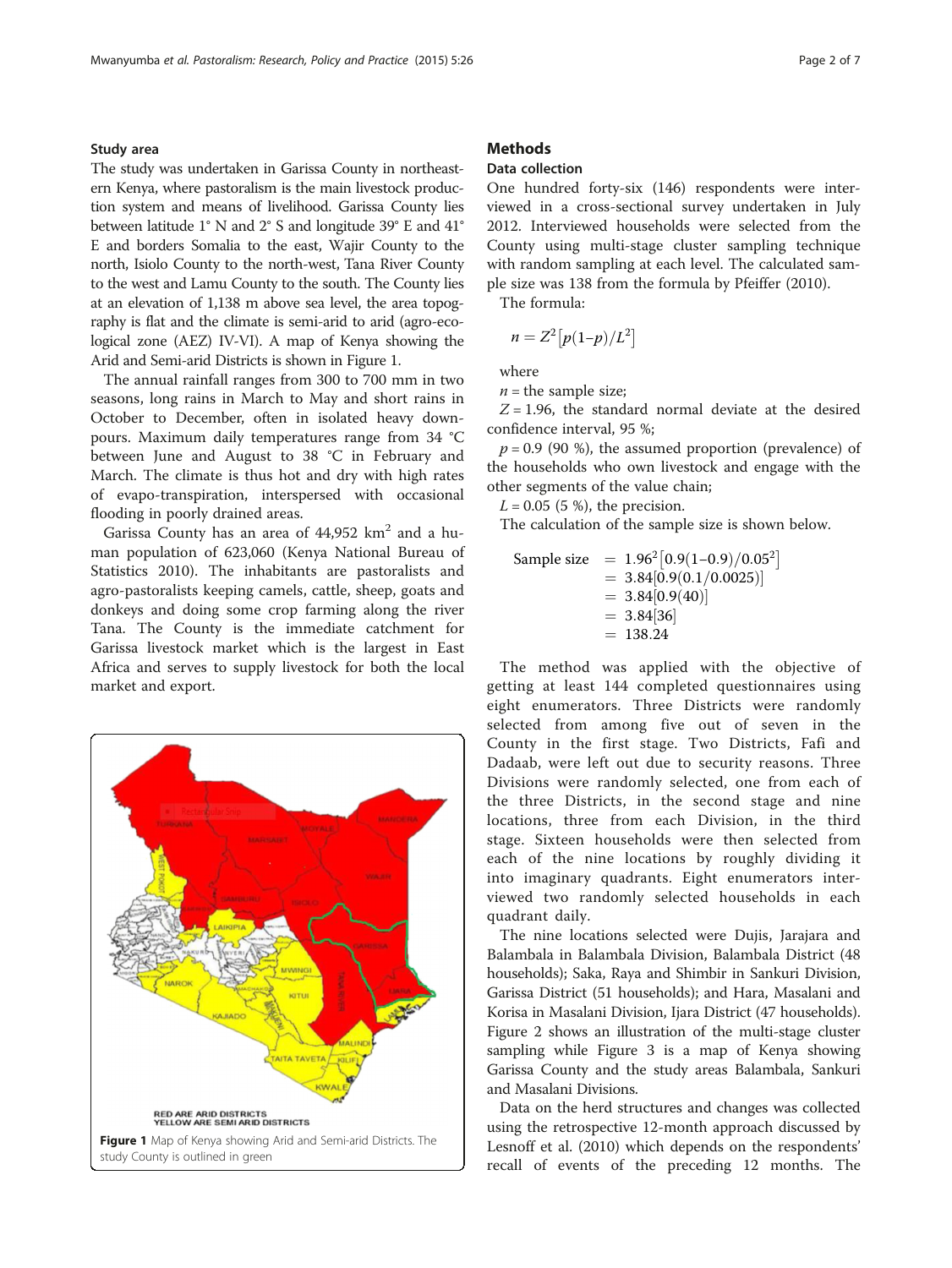<span id="page-2-0"></span>

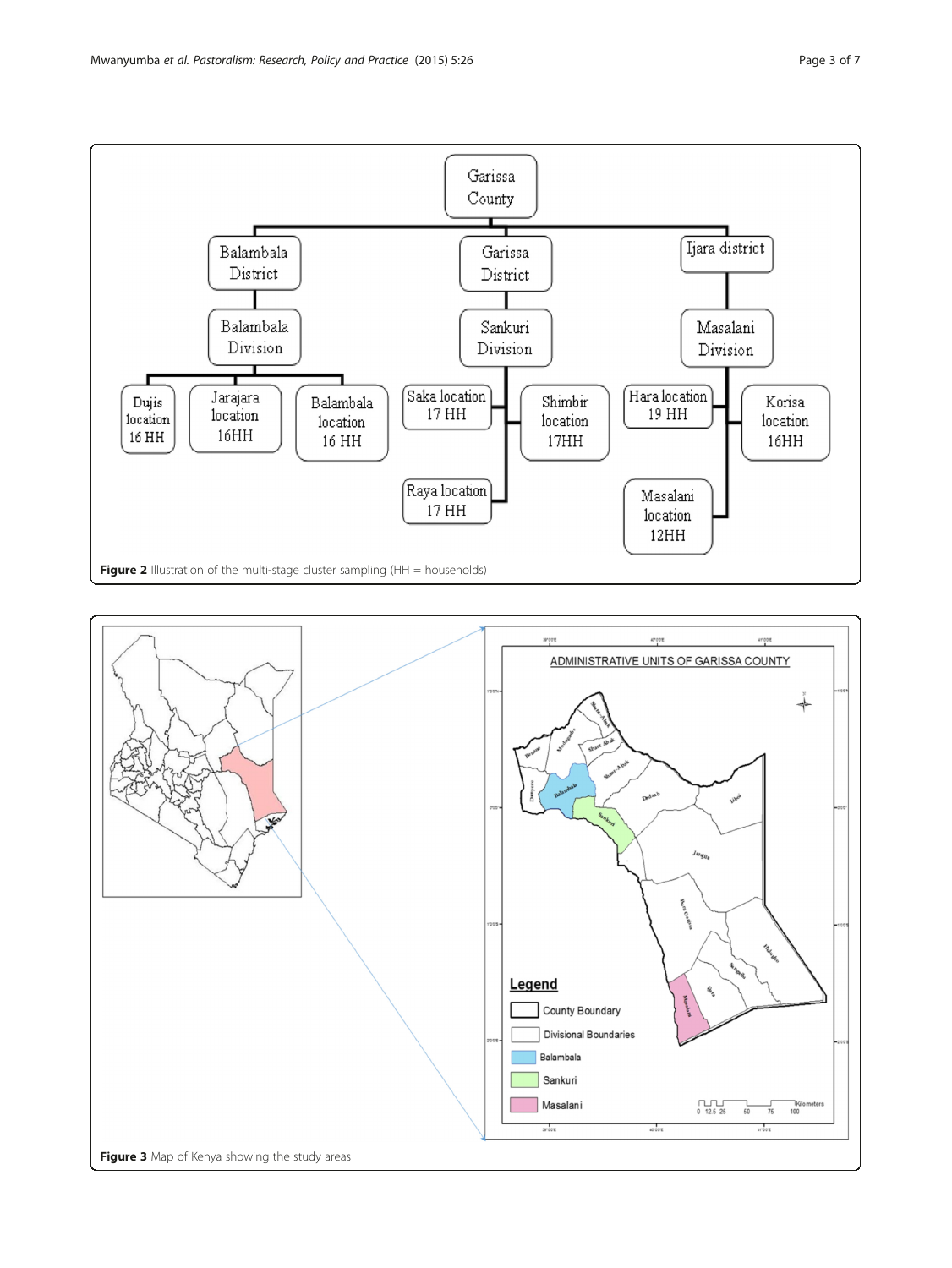respondents were asked questions on their livestock inventory and the transactions and changes over the preceding 12 months.

#### Data analysis

The data was entered into Microsoft Excel 2007 and Statistical Package for the Social Sciences (SPSS) 18 and analysed for descriptive statistics of the livestock inventory and herd structures; herd status and changes, entries and exits; and demographic parameters.

#### Results

#### Livestock inventory and herd structures

The study area household livestock inventory and herd structure by species, age and sex categories are shown in Table 1. Goats came first, in proportions of total herd size, followed by cattle, sheep, camels and lastly donkeys. Females formed the greater proportion of herds in all species. However, the ratio of males to females was higher than would be expected for purposes of breeding alone. The age trend in male cattle (younger more in herd than older) also contrasted that in females where the older and therefore of proven performance formed the larger proportion. There was a small steers to males ratio in cattle and a relatively high proportion of young stock in all species.

#### Household livestock herd dynamics

Table [2](#page-4-0) shows the livestock entries and exits by species, sex and age. Exits were more than entries in all species. Cattle had the highest turnover followed by goats, sheep, camels and then donkeys.

In all species, sex and age categories, purchases accounted for the greater proportion of entries followed by births, then in-donations. Mortalities accounted for the greater proportion of exits, followed by sales, outdonations, consumptions and unexplained losses in that order. In all the entry and exit events combined, purchases came first, followed by deaths, sales, births, out-donations, in-donations, consumption and lastly unexplained losses. End balances were negative except for camel female calves, cattle males of 1 to 3 years of age, cattle females of 3 to 6 years of age, cattle female calves, lambs, kids and donkeys.

Table [3](#page-4-0) shows variables of the herd that describe their state at the time of the study and over the preceding 12 months. The variables are used to calculate the

Table 1 Households' livestock inventory and herd structures by species, age and sex

 $N^2$  Min. Max. SD Mean % of total % of categories Adult male camels **42** 1 22 4.5 4.5 20.2 Ratio of males to females 1:3 Adult female camels **55** 1 50 12.8 11.7 52.5 Camel male calves 20 26 1 13 2.4 2.7 12.1 All calves 27.3 % of camels Camel female calves 34 1 16 3.1 3.4 15.2 Total camels and % in herd 22.3 10.5 Steers 5 1 6 2.0 2.8 3.9 Ratio of steers to other males 1:8;Ratio of reproductive males to reproductive females 1:2;Reproductive females 37.2 % of cattle All calves 13.8 % of cattle males >6 years 47 1 50 9.7 1 9.9 9.9 1 Collective Controllation in the set of cattle<br>All calves 13.8 % of cattle Entire males 3 to 6 years 51 1 30 7.5 7.5 10.6 Entire males 1 3 years 49 1 70 13.2 8.2 11.5 Cows >6 years 83 1 180 31.3 16.5 23.2 Cows 3 to 6 years 66 1 56 12.3 9.9 13.9 Female cattle 1 to 3 years 48 1 103 17 9.3 13.1 Male calves **47** 1 46 7.3 4.5 6.3 Female calves **46** 1 69 10.4 5.3 7.5 Total cattle and % in herd 71 33.4 Ewes 102 1 236 34.9 21.2 55.9 All lambs 24.8 % of sheep; ratio of rams to ewes 1:3 Rams 86 1 102 13.1 7.3 19.3 Lambs 95 1 126 15 9.4 24.8 Total sheep and % in herd 37.9 17.8 Does 137 1 350 60.0 50.1 63.1 Bucks 125 1 128 20.3 13.7 17.3 All kids 19.6 % of goats; ratio of bucks to does 1:4 Kids 130 1 113 15.7 15.6 19.6 Total goats and % in herd 79.4 37.3 Donkeys and % in herd 76 1 14 2.3 2.2 1 Total herd 212.8 100 %

a'N' is the sub-sample size and differs between species and categories because such owning households are less than the sample size of 146. The numbers also reflect the frequency of ownership. Values in italics indicate the sub-totals of the categories above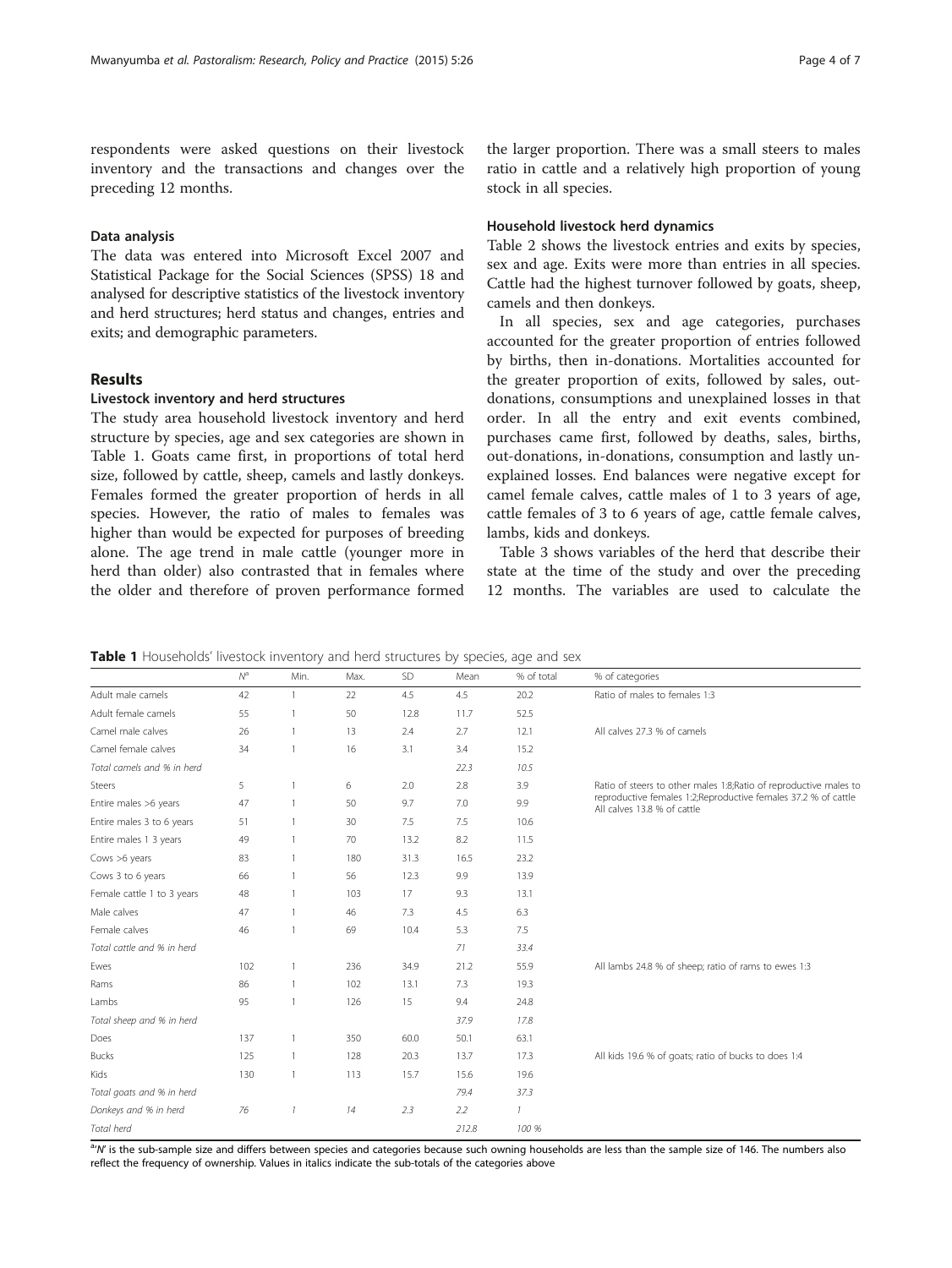| Species | Sex     | Age            | Entries        |                     |                     | Exits          |              |                |              |                |                     |       |             |
|---------|---------|----------------|----------------|---------------------|---------------------|----------------|--------------|----------------|--------------|----------------|---------------------|-------|-------------|
|         |         |                | Born           | Bought              | Given               | Total          | Sold         | Gave           | Ate          | Died           | Lost                | Total | End balance |
| Camels  | Males   | Adults         |                | $\mathbf{1}$        | $\mathbf{1}$        | $\overline{2}$ | 2.5          | $\mathbf{1}$   | $\mathbf{1}$ | 1.7            | $\circ$             | 6.2   | $-4.2$      |
|         |         | Calves         | 1.8            | $\,0\,$             | $\mathbf 0$         | 1.8            | 1.8          | $\mathbf{1}$   | 1.3          | $\overline{2}$ | $\mathbb O$         | 6.1   | $-4.3$      |
|         | Females | Adults         |                | $\overline{2}$      | 3.7                 | 5.7            | 1.9          | 1.3            | $\mathbf{1}$ | 3.2            | 1.5                 | 8.9   | $-3.2$      |
|         |         | Calves         | 2.3            | 3                   | $\circ$             | 5.3            | $\mathbf{1}$ | 1.5            | $\circ$      | 2.3            | $\mathsf{O}\xspace$ | 4.8   | $0.5\,$     |
| Cattle  | Steers  |                |                | $\mathsf{O}\xspace$ | $\mathbf 0$         | 0              | 1.7          | $\mathbb O$    | $\circ$      | 0              | $\mathbf 0$         | 1.7   | $-1.7$      |
|         | Males   | $\geq$ 6 years |                | 2.6                 | $\mathbf{1}$        | 3.6            | 2.8          | 1.8            | $\mathbf{1}$ | 2.1            | $\mathbf{1}$        | 8.7   | $-5.1$      |
|         |         | 3 to 6 years   |                | 6.7                 | $\mathbf{1}$        | 7.7            | 2.4          | 1.5            | 1.5          | 2.4            | $\mathsf{O}\xspace$ | 7.8   | $-0.1$      |
|         |         | 1 to 3 years   |                | 13.5                | $\mathbf{1}$        | 14.5           | 1.7          | 1.8            | $\mathbf{1}$ | 2.4            | $\mathbf{1}$        | 7.9   | 6.6         |
|         |         | Calves         | 4.4            | $\,0\,$             | $\mathsf{O}\xspace$ | 4.4            | 6            | $\mathbb O$    | $\circ$      | 1.9            | $\mathbb O$         | 7.9   | $-3.5$      |
|         | Females | $\geq$ 6 years |                | $\overline{2}$      | 1.6                 | 3.6            | 1.6          | 3.3            | $\mathbf{1}$ | 5.1            | $\mathbb O$         | 11    | $-7.4$      |
|         |         | 3 to 6 years   |                | 10.6                | $\mathbf{1}$        | 11.6           | 2.6          | 1.5            | $\circ$      | 3.7            | $\mathbf{1}$        | 8.8   | 2.8         |
|         |         | 1 to 3 years   |                | $\mathbf 0$         | 1.3                 | 1.3            | 1.4          | 1.5            | 0            | 2.8            | $\mathsf{O}\xspace$ | 5.7   | $-4.4$      |
|         |         | Calves         | 4.9            | 3                   | $\mathbb O$         | 7.9            | $\mathbb O$  | $\mathbb O$    | $\circ$      | 1.6            | $\mathbb O$         | 1.6   | 6.3         |
| Sheep   |         | Rams           |                | 3.2                 | 1.7                 | 4.9            | 4.1          | 1.4            | 2.2          | 4.1            | $\mathbf{1}$        | 12.8  | $-7.9$      |
|         |         | Ewes           |                | 3.7                 | 3                   | 6.7            | 3.4          | 1.9            | 1.8          | 4.3            | 3.3                 | 14.7  | $-8$        |
|         |         | Lambs          | 7.1            | $\mathbf{1}$        | $\mathsf{O}\xspace$ | 8.1            | $\circ$      | $\mathbf{1}$   | 1.5          | 4.3            | $\mathsf{O}$        | 6.8   | 1.3         |
| Goats   |         | <b>Bucks</b>   |                | 8.4                 | 2.3                 | 10.7           | 6.3          | 1.9            | 2.8          | 5.5            | 3.8                 | 20.3  | $-9.6$      |
|         |         | Does           |                | 7.6                 | 3                   | 10.6           | 3.8          | 2.8            | 2.5          | 5.2            | 3.5                 | 17.8  | $-7.2$      |
|         |         | Kids           | 10.1           | $\,0\,$             | $\mathsf{O}\xspace$ | 10.1           | 1.3          | $\overline{2}$ | 1.8          | 4.2            | $\mathsf{O}\xspace$ | 9.3   | $0.8\,$     |
| Donkeys |         |                | $\overline{2}$ | 1.4                 | 1.9                 | 5.3            | 1.8          | $\circ$        | N/A          | 1.4            | $\mathbf{1}$        | 4.2   | 1.1         |

<span id="page-4-0"></span>Table 2 Mean annual number of livestock entries and exits by species, sex and age

Values in italics indicate the sub-totals of the categories above

overall demographic indicators, in Table [4,](#page-5-0) which summarize the herd dynamics and production over the year. Cattle had the highest multiplication and growth rates followed by goats, sheep, then camels in that order. Cattle also had the highest mortality, offtake, commercial offtake and intake rates. Goats had the lowest mortality, offtake, commercial offtake and intake rates.

#### **Discussion**

The bias towards females seen in the herd structures, also discussed by Bailey et al. ([1999](#page-6-0)) for other pastoral areas,

ensures adequate provision of milk, an important source of food and income, and continued reproduction of replacement stock for rapid recovery after drought, disease or other disasters. However, in cattle, the high males to females ratio and the contrasting age trends between males and females suggest that young males were the herd fraction that was accumulated at the risk minimization stage, to be sold later at the risk absorption stage, when efforts are made to sustain the most valuable animals while selling the less valuable (Rota and Sperandini [2009](#page-6-0)).

The small steers to males ratio in cattle shows that castration is not a common practice in this pastoral

Table 3 Aggregate herd status and changes per species in Garissa County, Kenya (These figures are used in the calculation of demographic rates in Table [4](#page-5-0) below)

| Variable/species                      | Camels | Cattle | Sheep | Goats |
|---------------------------------------|--------|--------|-------|-------|
| Mean herd size, at the date of survey | 7.1    | 30.5   | 24.9  | 75.2  |
| Mean entries                          | 14.8   | 54.6   | 19.7  | 31.4  |
| Intakes                               | 10.7   | 45.3   | 12.6  | 21.3  |
| Mean exits                            | 26     | 61.1   | 34.3  | 47.4  |
| Offtakes                              | 15.3   | 36.1   | 17.3  | 27    |
| Mean sales                            | 7.2    | 20.2   | 7.5   | 11.4  |
| Mean herd size, 12 months ago         | 18.3   | 31.5   | 39.5  | 91.2  |
| Mean herd size over the year          | 12.7   | 31     | 32.2  | 83.2  |

Herd size 12 months ago = size at the date of survey − entries + exits. Intakes = purchases + in-donations. Offtakes = sold + out-donated + consumed. Assume mean herd size over the year = (herd size to date + herd size 12 months ago)/2. Intakes are entries without births; offtakes are exits without mortalities and unexplained losses. Thus, intakes and offtakes are deliberate management entry/exit events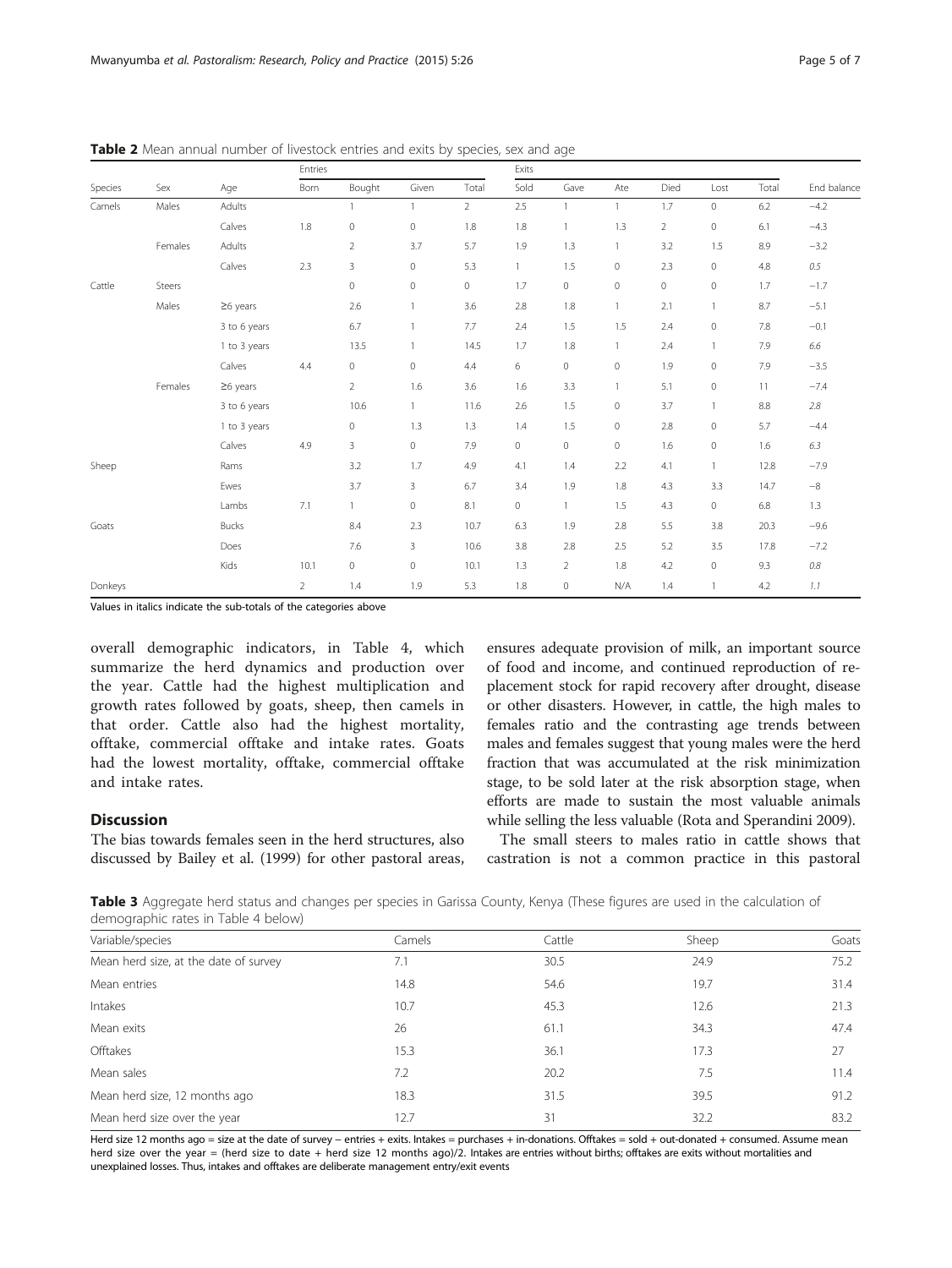| Variable/species                                                                                                                                                                       | Camels | Cattle  | Sheep  | Goats  |
|----------------------------------------------------------------------------------------------------------------------------------------------------------------------------------------|--------|---------|--------|--------|
| Annual multiplication rate (herd size at the date<br>of survey/herd size 12 months ago)                                                                                                | 0.39   | 0.97    | 0.63   | 0.82   |
| Annual population growth rate (annual<br>multiplication rate $-1$ * 100                                                                                                                | $-61%$ | $-3\%$  | $-37%$ | $-18%$ |
| Annual production rate (P/M)                                                                                                                                                           | $-0.5$ | $-0.3$  | $-0.3$ | $-0.1$ |
| $P =$ (herd size at the date of survey – herd size<br>12 months ago) $+$ (number of offtakes over the<br>year – number of intakes over the year) $N =$ mean<br>herd size over the year |        |         |        |        |
| Annual mortality rate (probability or hazard rate for<br>an animal to die a natural death $=$ (number died in<br>12 months/herd size 12 months ago) * 100)                             | 50 %   | 69 %    | 32 %   | 16 %   |
| Offtake rate(probability or hazard rate for an animal<br>to exit the herd as offtake = (offtake/herd size 12<br>months ago) $*100$                                                     | 83.6 % | 116.5 % | 43.8 % | 29.6 % |
| Commercial offtake rate (sales/herd size 12 months<br>ago) * 100                                                                                                                       | 39.3 % | 64.1 %  | 18.9 % | 12.5 % |
| Intake rate(probability or hazard rate for an animal<br>to enter the herd as an intake $=$ (intake/herd size<br>12 months ago) $*$ 100)                                                | 58.5 % | 143.8 % | 31.9 % | 23.4 % |

#### <span id="page-5-0"></span>Table 4 Overall livestock demographic indicators by species

subsistence production. The practice is probably used as a breeding rather than a marketing tool since the greater number of the entire males enhances the reproductive potential of the herd. The high proportion of young stock in all species suggests a high birth rate or low preweaning mortality.

It is difficult to determine definite trends from the livestock herd dynamics, but one can discern efforts at culling, restocking, retention of valuable categories of animals, natural events and sometimes action that apparently had no clear explanation. However, Pavanello [\(2010](#page-6-0)) reported that, due to livelihood pressures, pastoralists were selling more animals than before and regardless of productivity, age or sex. Thus, there were higher entries for males than females in cattle and goats and sales were distributed among all age groups of all species including animals at their prime and valuable categories such as cattle females of 3 to 6 years of age and calves and kids.

The findings on the end balances and the negative growth rates indicate that the livestock populations would be annihilated with time if the trends were to continue and not be interrupted by year-on-year differences in population dynamics, especially the upward 'boom' phases of the livestock cycles discussed by Scoones [\(1996](#page-6-0)) and Bailey et al. ([1999](#page-6-0)). The multiplication and growth rates are less than 1 reflecting the decrease in all species' herd sizes over the 12 months.

The herd dynamics result from the natural performance of the herd and those related to the owners' decisions, management objectives and livelihood needs. The variation in mortality rates reflected the different species' sensitivity to risk such as drought and diseases.

#### Conclusion

Livestock herds were structured to provide milk, replacement stock and income insurance. Goats were the main pillar of subsistence. The exit factors in the herd dynamics prevailed over the entry factors, and this was not favourable for herd re-building and maintenance. The Government should therefore intervene to smoothen livestock cycles and keep track of the dynamics.

#### Abbreviations

AEZ: agro-ecological zone; FAO: Food and Agricultural Organization of the United Nations; SPSS: Statistical Package for the Social Sciences.

#### Competing interests

The authors declare that they have no competing interests.

#### Authors' contributions

PMM collected the data, did the analysis and led the writing of the paper. RGW assisted in the data analysis, writing and generation of some charts. LM and PK contributed in the writing and editing. All authors read and approved the final manuscript.

#### Authors' information

PMM is a Senior Assistant Director at the Department of Veterinary Services, Ministry of Agriculture, Livestock and Fisheries, Private Bag-00625, Nairobi, Kenya. RGW is a Professor at the Department of Animal Production, University of Nairobi. LM is a Senior Lecturer in the Department of Land Resource Management and Agricultural Technology, University of Nairobi. PK is a Professor at the Department of Veterinary Pathology, Microbiology and Parasitology, University of Nairobi.

#### Acknowledgements

This study was enabled by the Eastern Africa Agricultural Productivity Project and funded by the National Commission for Science, Technology and Innovation, Kenya, and the Centre for Sustainable Dry-land Eco-systems and Societies, University of Nairobi. The authors sincerely thank the research assistants, the respondents and the Veterinary Department in the study areas for their various roles in the study.